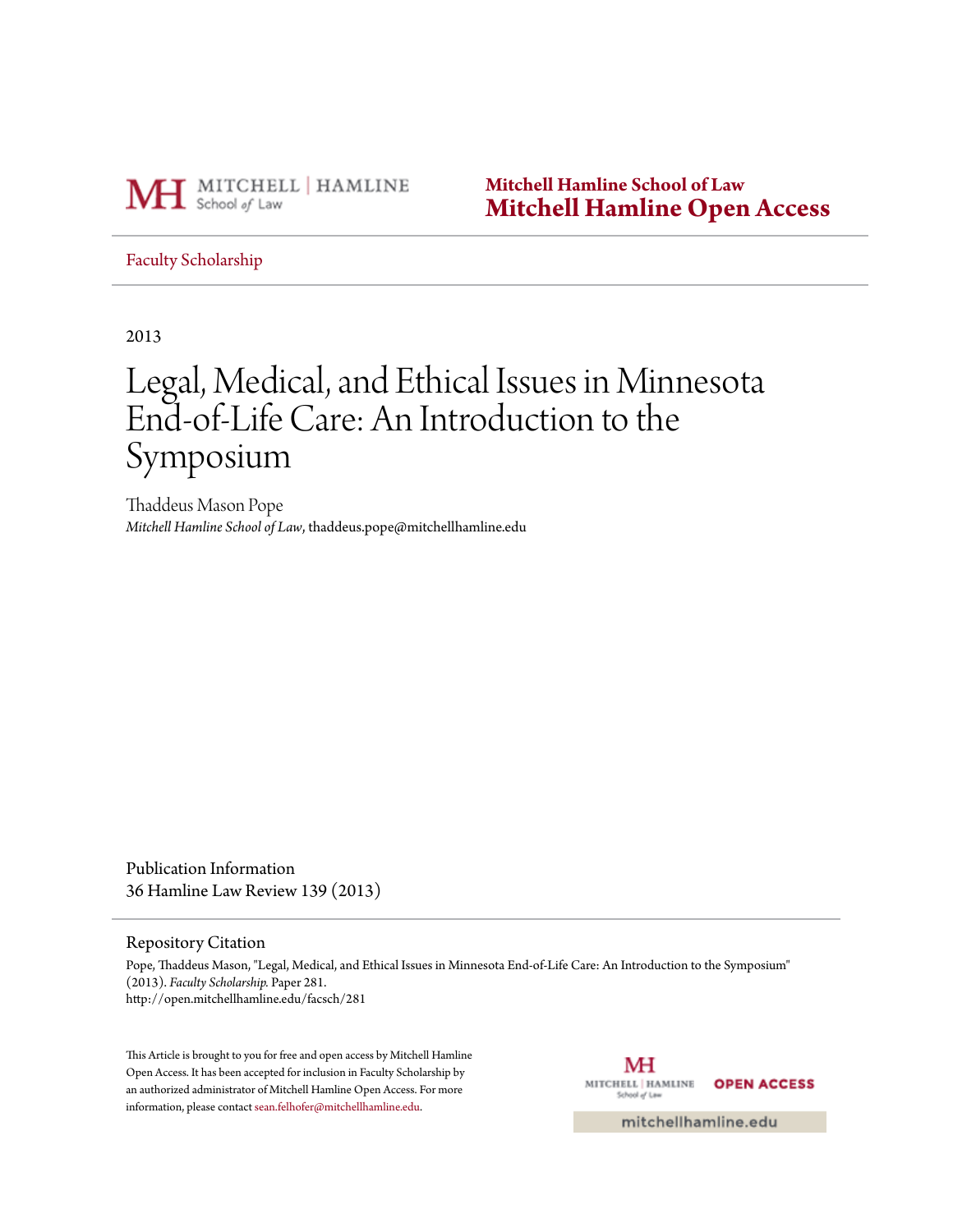# Legal, Medical, and Ethical Issues in Minnesota End-of-Life Care: An Introduction to the Symposium

# **Abstract**

As America grays, and medicine's ability to treat the sickest of patients expands, the legal, medical, and ethical issues in end-of-life care become more numerous, pressing, and intertwined. Because Minnesota's citizens, clinicians, and courts are not far from these concerns, the Hamline University Health Law Institute and the Hamline Law Review hosted an interdisciplinary Symposium entitled "Legal, Medical, and Ethical Issues in Minnesota End-of-Life Care."

On November 9, 2012, we welcomed more than 200 participants to the newly opened Carol Young Anderson and Dennis L. Anderson Center on Hamline University's Saint Paul campus. These participants included: attorneys, physicians, nurses, social workers, ethicists, patient advocates, legal aids, government regulators, professors, students, chaplains, and other allied health professionals.

These informed participants engaged in a day-long exploration of end-of-life legal, medical, and ethical issues, specifically as they impact Minnesota. They heard from regional and national experts, both scholars and practitioners, who discussed pragmatic and provocative topics. These topics ranged from guardianship and the use of Physician Orders for Life Sustaining Treatment ("POLST"), to medical futility disputes, surrogate decision making, and aid-in-dying.

Last November's Symposium brought various legal and healthcare disciplines together to identify problems, challenges, strategies, and solutions for Minnesota end-of-life care.This special issue of the Hamline Law Review is designed to recall, and indeed carry forward, the urgently important dialogues featured at the Symposium. This Introduction summarizes both the oral presentations and the articles in the printed volume.

**Keywords** Minnesota, End-of-life, POLST, Medical futility, Death and dying

**Disciplines** Medical Jurisprudence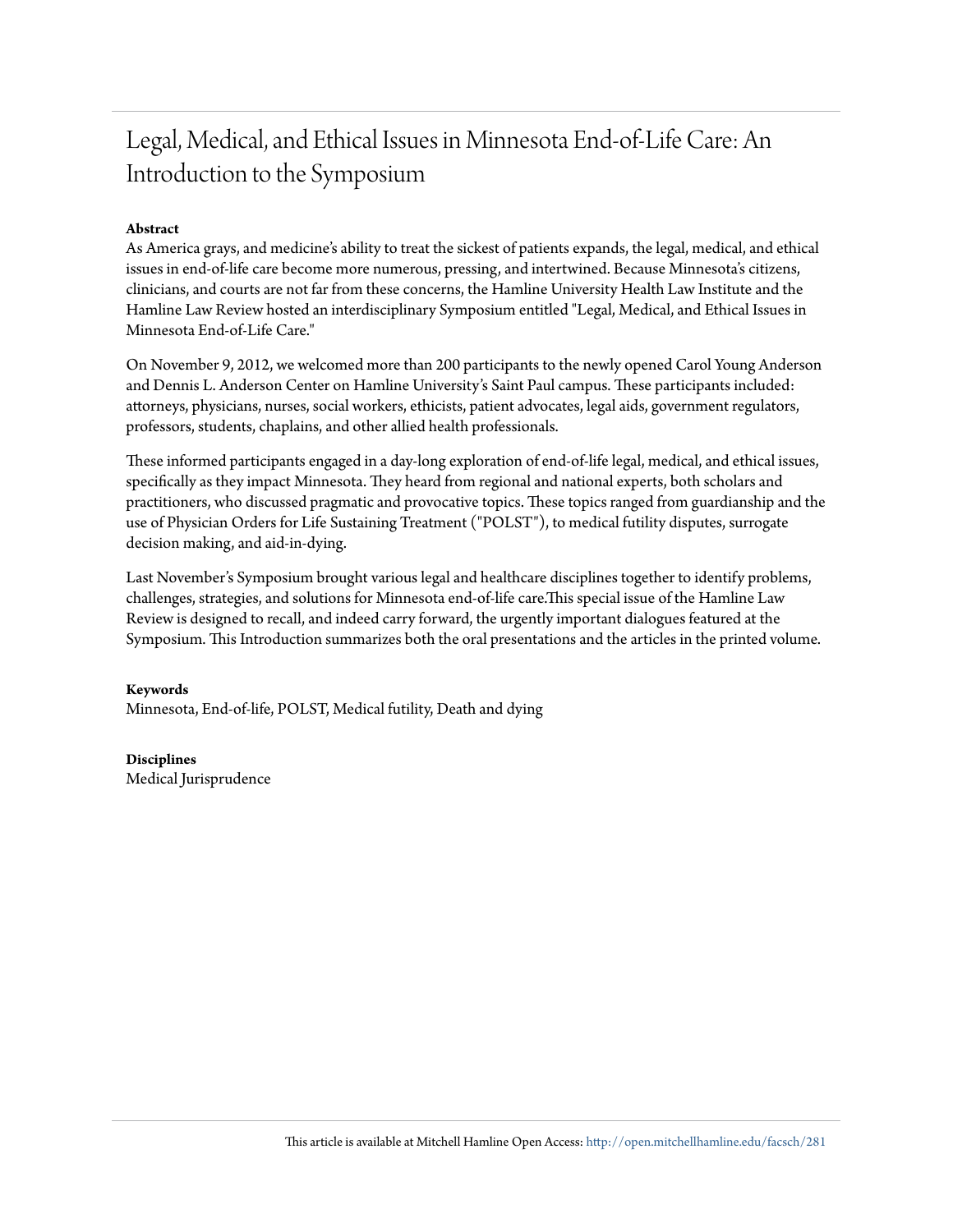# **LEGAL, MEDICAL, AND ETHICAL ISSUES IN MINNESOTA END-OF-LIFE CARE: AN INTRODUCTION TO THE SYMPOSIUM**

**Thaddeus M. Pope** 

|                       | <b>EXPRESSION OF APPRECIATION</b>                                  | 140 |
|-----------------------|--------------------------------------------------------------------|-----|
| H.                    | PRE-SYMPOSIUM THEATRICAL PERFORMANCE                               | 141 |
| HL.                   | PRESENTATIONS AT THE LIVE SYMPOSIUM                                | 142 |
|                       | A. POLST: Promise And Success                                      | 142 |
|                       | <b>POLST: CHALLENGES AND CONCERNS</b><br>R.                        | 143 |
|                       | C. NEW PROBLEMS WITH SURROGATE DECISION MAKING                     | 144 |
|                       | D. GUARDIANSHIP PROCESSES AND PROCEDURES                           | 145 |
|                       | <b>MEDICAL DECISION MAKING FOR THE UNBEFRIENDED</b><br>$E_{\cdot}$ | 145 |
|                       | <b>MEDICAL FUTILITY DISPUTES</b><br>$\bm{F}$                       | 146 |
|                       | G. PROTECTING PATIENT CHOICE AT THE END-OF-LIFE                    | 147 |
| $\mathbf{IV}_{\cdot}$ | THE PRINTED SYMPOSIUM                                              | 147 |
|                       | <b>IMPLEMENTING POLST</b><br>$\overline{A}$                        | 147 |
|                       | <b>SUBSTITUTE DECISION MAKING</b><br>$R_{-}$                       | 148 |
|                       | C. MEDICAL FUTILITY AND OTHER END-OF-LIFE CONFLICTS                | 149 |
| VI.                   | <b>CONCLUSION</b>                                                  | 150 |

As America grays and medicine's ability to treat the sickest of patients expands, the legal, medical, and ethical issues in end-of-life care become more numerous, pressing, and intertwined. Because Minnesota's citizens, clinicians, and courts are not far from these concerns, the Hamline University Health Law Institute' and the *Hamline Law Review2* hosted an interdisciplinary Symposium entitled "Legal, Medical, and Ethical Issues in Minnesota End-of-Life Care."

Director of the Health Law Institute and Associate Professor of Law, Hamline University.

For more information about the Hamline University School of Law Health Law Institute, please visit http://law.hamline.edu/healthlaw/. Hamline's Health Law Institute, founded in **2006,** was recently ranked 16th among **U.S.** health law programs. *Best Grad Schools 2014,* **U.S. NEWS &** WORLD REP. (Mar. **2013).** More than **fifty** students are pursuing one of Hamline's certificates in health law or healthcare compliance.

<sup>2</sup>For more information about the *Hamline Law Review,* please visit http://law.hamline.edu/hamline-law-review/.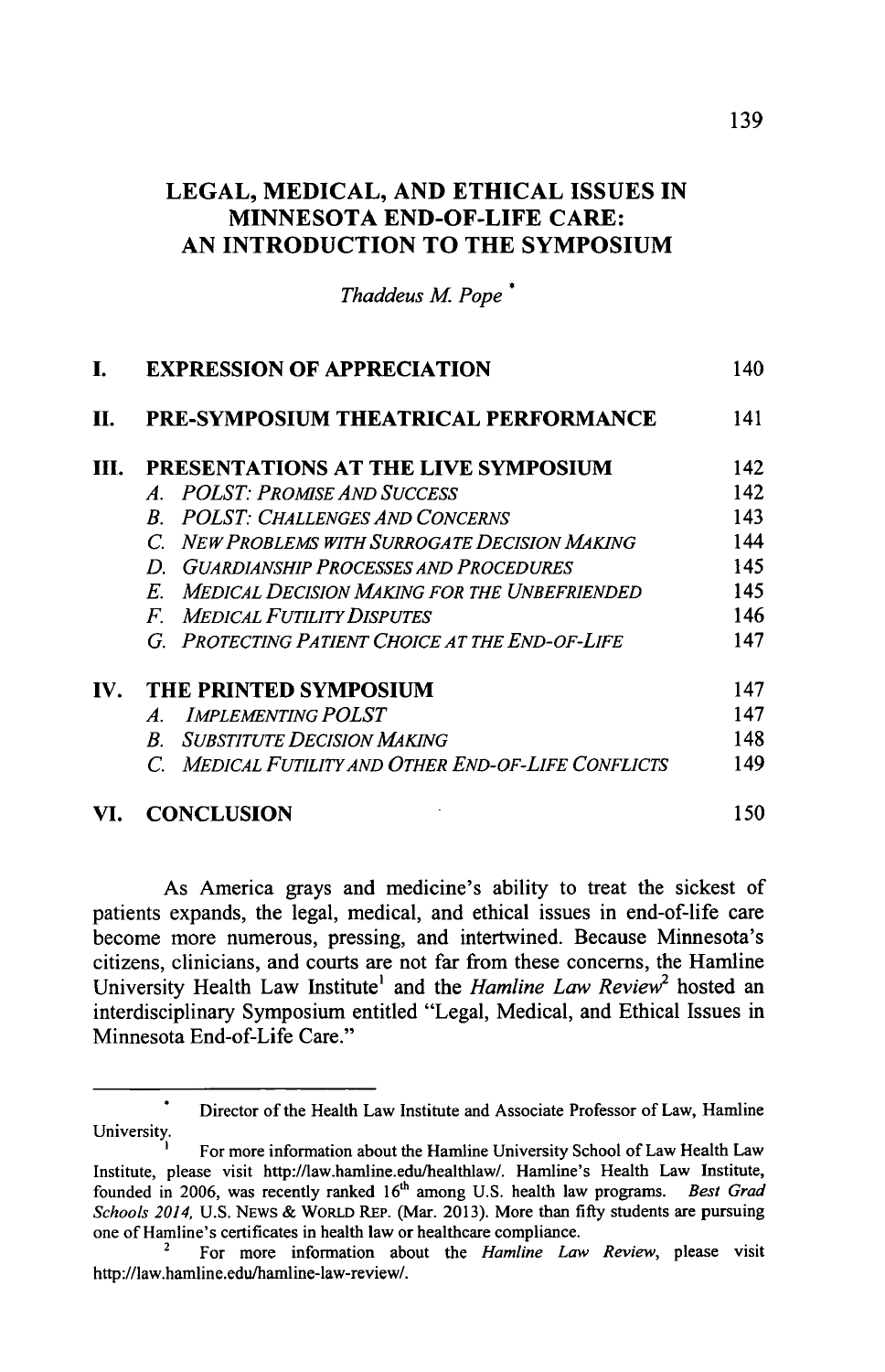On November **9,** 2012, we welcomed more than 200 participants to the newly opened Carol Young Anderson and Dennis L. Anderson Center on Hamline University's Saint Paul campus. These participants included: attorneys, physicians, nurses, social workers, ethicists, patient advocates, legal aids, government regulators, professors, students, chaplains, and other allied health professionals. To enhance its value and interest to these diverse professionals, we qualified the Symposium for **CLE** credits **by** the Minnesota Board of Continuing Legal Education, for **CE** credits **by** the Minnesota Board of Nursing, and for **CE** credits **by** the Minnesota Board of Social Work.

Our guests came from a diverse range of professional settings, including: hospitals, government agencies, universities, non-profit organizations, law firms, and health insurance companies. They represented a virtual who's who of Minnesota healthcare and public policy organizations, including: Children's Hospitals and Clinics of Minnesota, Mercy Hospital, the Minneapolis Veterans Affairs Health Care System, the University of Minnesota, William Mitchell College of Law, Allina Health, Health Partners, United Health Group, Compassion **&** Choices, Medica, the American Cancer Society, Mayo Clinic, Park Nicollet, Mid-Minnesota Legal Aid, Abbott Northwestern, the Food and Drug Administration, Fairview Health Services, the Minnesota House of Representatives, North Memorial Hospital, Sanford Health, the Hennepin County Medical Center, the Minnesota Department of Human Services, and the Minnesota Attorney General's Office.

These informed participants engaged in a day-long exploration of end-of-life legal, medical, and ethical issues, specifically as they impact Minnesota. They heard from regional and national experts, both scholars and practitioners, who discussed pragmatic and provocative topics. These topics ranged from guardianship and the use of Physician Orders for Life Sustaining Treatment ("POLST"), to medical futility disputes, surrogate decision making, and aid-in-dying. Through symposium evaluations, attendees reported being over 94% satisfied with the conference content and speakers.

In short, last November's Symposium brought various legal and healthcare disciplines together to identify problems, challenges, strategies, and solutions for Minnesota end-of-life care. This special issue of the *Hamline Law Review* is designed to recall, and indeed carry forward, the urgently important dialogues featured at the Symposium.

# **I. EXPRESSION OF APPRECIATION**

The Symposium could not have taken place without the contributions of many people. The Law School and **I** wish to thank the leading scholars and practitioners who participated. We also wish to extend

The average score, based on **70** responses, was 4.7 of *5.0.*

 $\overline{\mathbf{3}}$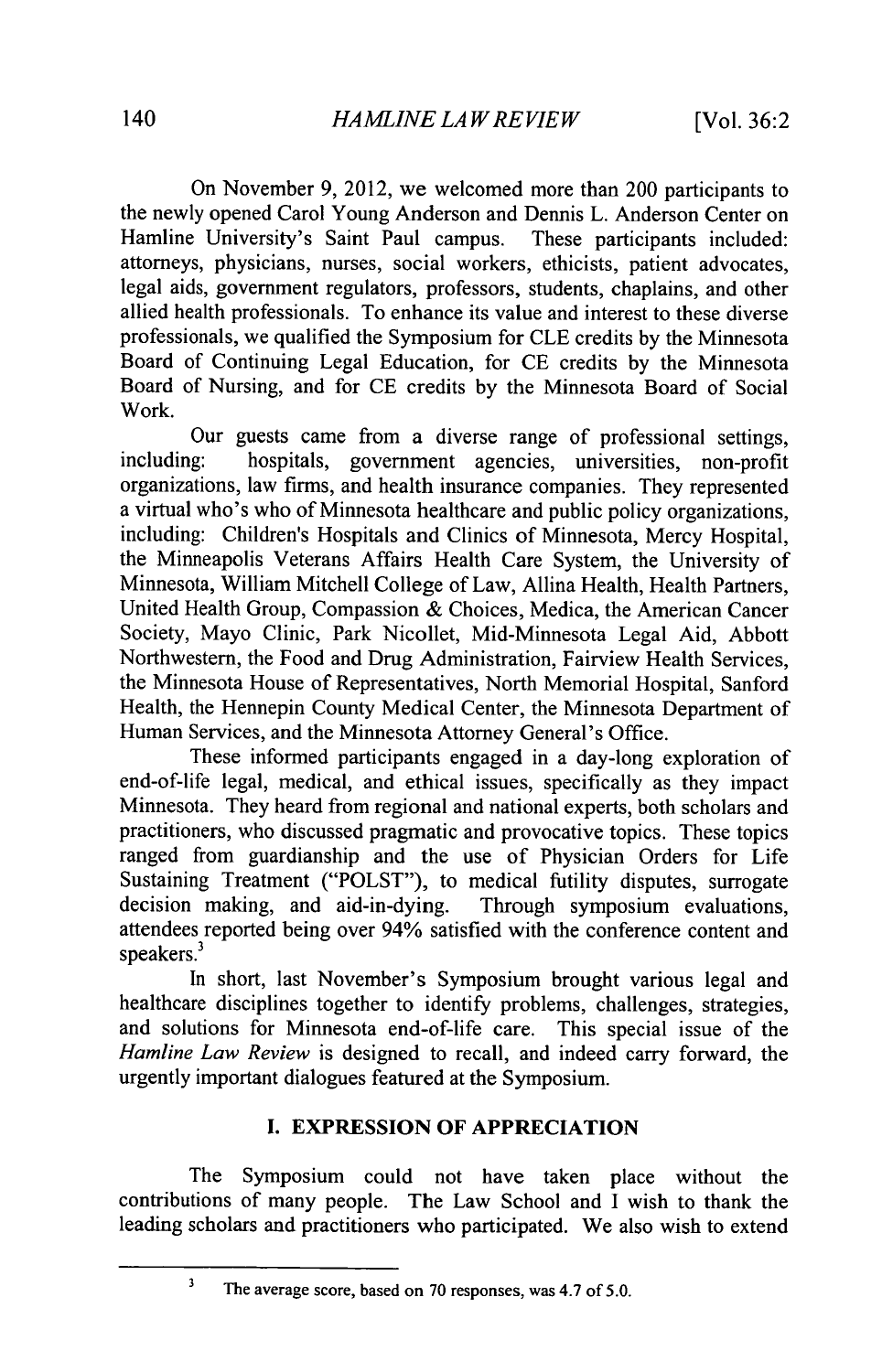appreciation for the extraordinary efforts of the Health Law Institute's program manager, Kari Winter, in planning, organizing and executing the conference. Equally noteworthy are the efforts of *Hamline Law Review's* Symposium Editor Christina Becker.

The development of the Symposium also benefitted from the advice and counsel of a diverse program committee consisting of: **(1) A.** Kimberly Dayton, **J.D.,** Director of the Center for Elder Justice and Policy, and Professor at William Mitchell College of Law;<sup>4</sup> (2) Marjorie Schaffer, M.S., Ph.D., University Professor in the Department of Nursing at Bethel University;<sup>5</sup> (3) Pat Schommer, M.A.O.L., Associate Director for the Center on Aging and the Minnesota Area Geriatric Education Center **(MAGEC)** in the University of Minnesota School of Public Health; (4) Kent Wilson, M.D., the Medical Director of Honoring Choices Minnesota;<sup>6</sup> (5) Elizabeth M. Winchell, Editor-in-Chief of the *Hamline Law Review;* **(6)** Christina Becker, Symposium Editor of the *Hamline Law Review;* and **(7)** myself.

Furthermore, the Symposium benefitted not only from those generous individuals who helped plan and organize the event but also from those who helped moderate the several sessions. We thank law professors Barbara Colombo, Laura Hermer, Jonathan Kahn, and Jason Marisam. And we give special thanks to the event sponsors: the University of Minnesota Center on Aging and the Minnesota Area Geriatric Education Center **(MAGEC). <sup>7</sup>**

### **II. PRE-SYMPOSIUM THEATRICAL PERFORMANCE**

Both to illustrate and to frame some of the issues that would be discussed during the Symposium, we produced a theatrical performance the evening before the Symposium.<sup>8</sup> Nearly sixty people attended the performance of *Expiration Date* at the Weyerhaeuser Auditorium in downtown Saint Paul's historic Landmark Center.

<sup>4</sup> Professor Dayton is coauthor of the following publications: *Advising the Elderly Client* (Thomson-West); a 39-chapter treatise on elder law and related topics; and *Elder Law: Readings, Cases, and Materials* (Lexis-Nexis **2d** ed. **2003)** and its companion statutory supplement. She is also the editor of the *Elder Law ProfBlog.*

Professor Schaffer is author of *Being Present: A Nurse's Resource for End-of-Life Communication.*

**<sup>6</sup>**Dr. Wilson is also President, East Metro Medical Foundation Board. He is a former Trustee and President of the Minnesota Medical Association. He is also a former President of the Minnesota Academy of Otolaryngology, Head and Neck Surgery.

**<sup>7</sup>**For more information about the University of Minnesota Center on Aging and the Minnesota Area Geriatric Education Center, please visit http://www.coa.umn.edu/MAGEC/.

This seems to be an increasingly common element of end-of-life ethics and policy conferences. For example, Compassion **&** Choices had Megan Cole perform *Wit* at its June 2012 conference, *Heights of Compassion* **-** *Bridges to Choice.* http://community.compassionandchoices.org/document.doc?id= **1101.**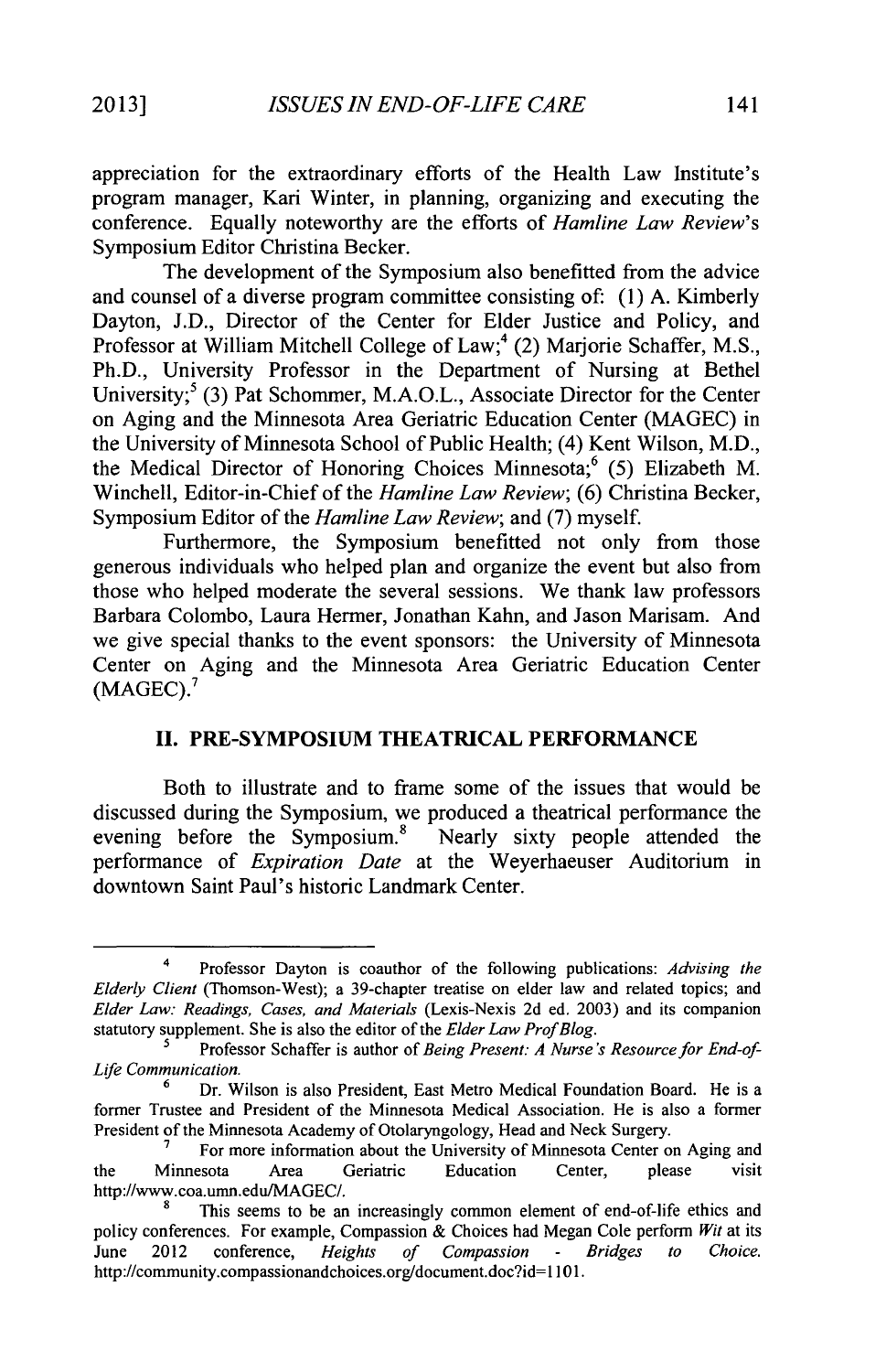*Expiration Date* is a multidisciplinary, solo theater work created and performed by Candy Simmons of Sunset Gun Productions.<sup>9</sup> In it, Simmons shares the attitudes and fears that come with death and dying in America. We must all go someday, but for Lucille "someday" is now. Through a multicharacter performance, layering traditional monologue, video, music, and movement, participants experienced the story of Lucille, a young woman struggling with the realities of a terminal diagnosis. Lucille's journey offers an unsentimental, raw, irreverent, and darkly comedic peek into the approach of the end of one's life. *Expiration Date* is a blend of fiction and personal experiences woven together with the aid of stories that Ms. Simmons collected though video interviews around the subject.

# **III. PRESENTATIONS AT THE LIVE SYMPOSIUM**

The Symposium was comprised of seven sessions. These concerned: **(A)** the promise and success of POLST, (B) challenges and concerns with POLST, **(C)** new problems with surrogate decision making, **(D)** guardianship processes and procedures, **(E)** medical decision making for the unbefriended, (F) medical futility disputes, and **(G)** protecting patient choice at the end of life.

#### *A. POLST: Promise and Success*

The first and second sessions of the Symposium focused on POLST (Physician Orders for Life-Sustaining Treatment). At the end of life, patients often lose decision-making capacity to make their own healthcare decisions. For decades, clinicians and policymakers have struggled with how to assure that the treatment patients get at the end of life matches their wishes, preferences, and values. POLST is a mechanism that has proven particularly successful at achieving this congruence.<sup>10</sup>

Bernard **J.** Hammes, Ph.D., is director of Medical Humanities and an ethics consultant for the Gundersen Lutheran Medical Foundation in La Crosse, Wisconsin. He is also the director of Respecting Choices, an evidence-based advance care planning program.<sup>11</sup> Dr. Hammes also serves on the Executive Committee of the National POLST Paradigm Task Force<sup>12</sup> and as Vice President of the International Society of Advance Care Planning

<sup>&</sup>lt;sup>9</sup> For more information about Candy Simmons and Sunset Guns Productions, please visit http://www.sunsetgunproductions.com/expiration-date.html.

**<sup>10</sup>** *See* Thaddeus M. Pope **&** Melinda Hexum, *Legal Briefing: POLST: Physician Orders for Life-Sustaining Treatment, 23 J. CLINICAL ETHICS 353 (2012).* <sup>11</sup> For more information about Respecting Choices, please visit

http://respectingchoices.org/.<br><sup>12</sup>For more information about the National POLST Paradigm Task Force, please

visit http://www.polst.org/.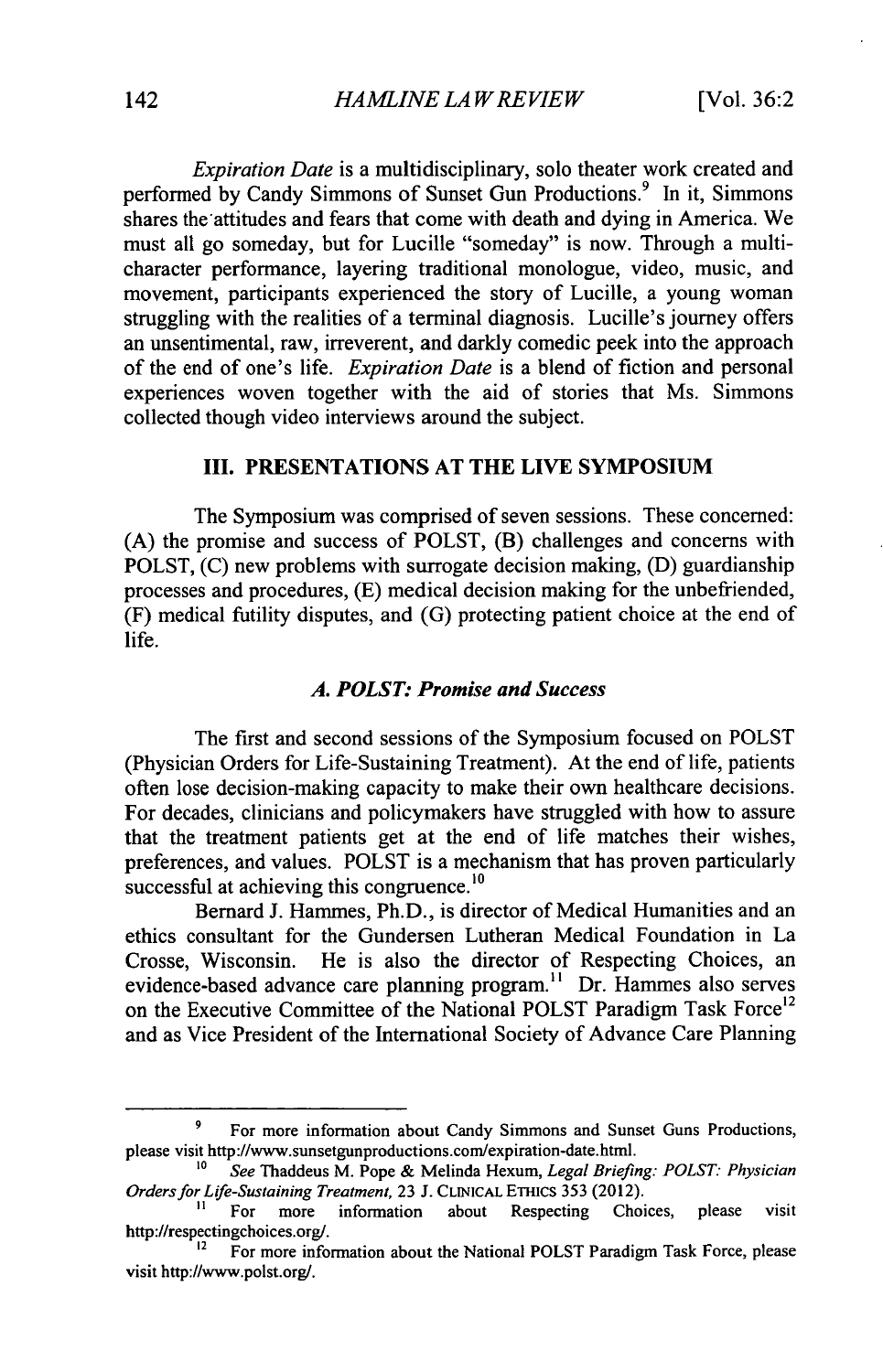and End-of-Life Care.<sup>13</sup> Dr. Hammes helped participants identify several ways in which past approaches to advance directives have failed. Then, **by** using examples from his own exceptionally successful program at Gunderson Lutheran, Dr. Hammes described the systematic elements that are needed for future care plans to be successful.<sup>14</sup>

Edward Ratner, M.D., is an associate professor of medicine in the University of Minnesota School of Medicine. He is also the medical director for Heartland Home Health Care and Hospice. Dr. Ratner has been chairing the task force guiding the implementation of POLST in Minnesota.<sup>15</sup> He described the development and status of POLST in Minnesota, and explained how to complete a POLST form. Dr. Ratner also encouraged participants to assist the program development of POLST programs.<sup>16</sup>

#### *B. POLST: Challenges and Concerns*

While published evidence on POLST indicates its significant effectiveness, there continue to be implementation challenges and concerns. In the Symposium's second session, two presenters addressed those challenges and identified some strategies for overcoming them.

Marshall B. Kapp, **J.D.,** M.P.H., is a professor of medicine and law, and is Director of the Center for Innovative Collaboration in Medicine and Law at Florida State University. Among other things, this Center is the central coordinating body for the POLST program in Florida.<sup>17</sup> Professor Kapp discussed how the POLST approach to healthcare decision making works in nursing homes. More broadly, he helped participants appreciate the role of nursing homes in the care of individuals with advanced, irreversible illness.

Stanley **A.** Terman, M.D., Ph.D., is the medical and executive director for Caring Advocates.<sup>18</sup> Dr. Terman identified some key criticisms of POLST paradigm forms. In particular, he emphasized POLST's failure to respect patients' autonomous wishes important for certain clinical conditions like advanced dementia. He suggested some phrasing changes that can

<sup>&</sup>lt;sup>13</sup> For more information about the International Society of Advance Care Planning and End of Life Care, please visit http://www.acpelsociety.com/. <sup>14</sup>*See* Bernard **J.** Hammes et al., *The POLST Program: a Retrospective Review of*

*the Demographics of Use and Outcomes in One Community Where Advance Directives Are Prevalent, 15* J.PALLLATIVE MED. **77** (2012).

*<sup>1</sup>s* Lem Vawter **&** Edward Ratner, *The Need for POLST: Minnesota's Initiative,* **MINN.** MED. (Jan. **2010).**

**<sup>16</sup>**For more information about POLST in Minnesota, including a POLST toolkit and other resources, please visit the Minnesota Medical Association's POLST page at http://www.polstmn.org/.

**<sup>17</sup>**For more information about the Center for Innovative Collaboration in Medicine and Law, please visit http://med.fsu.edu/index.cfm?page=innovative Collaboration.home.

For more information about Caring Advocates, please visit http://caringadvocates.org/.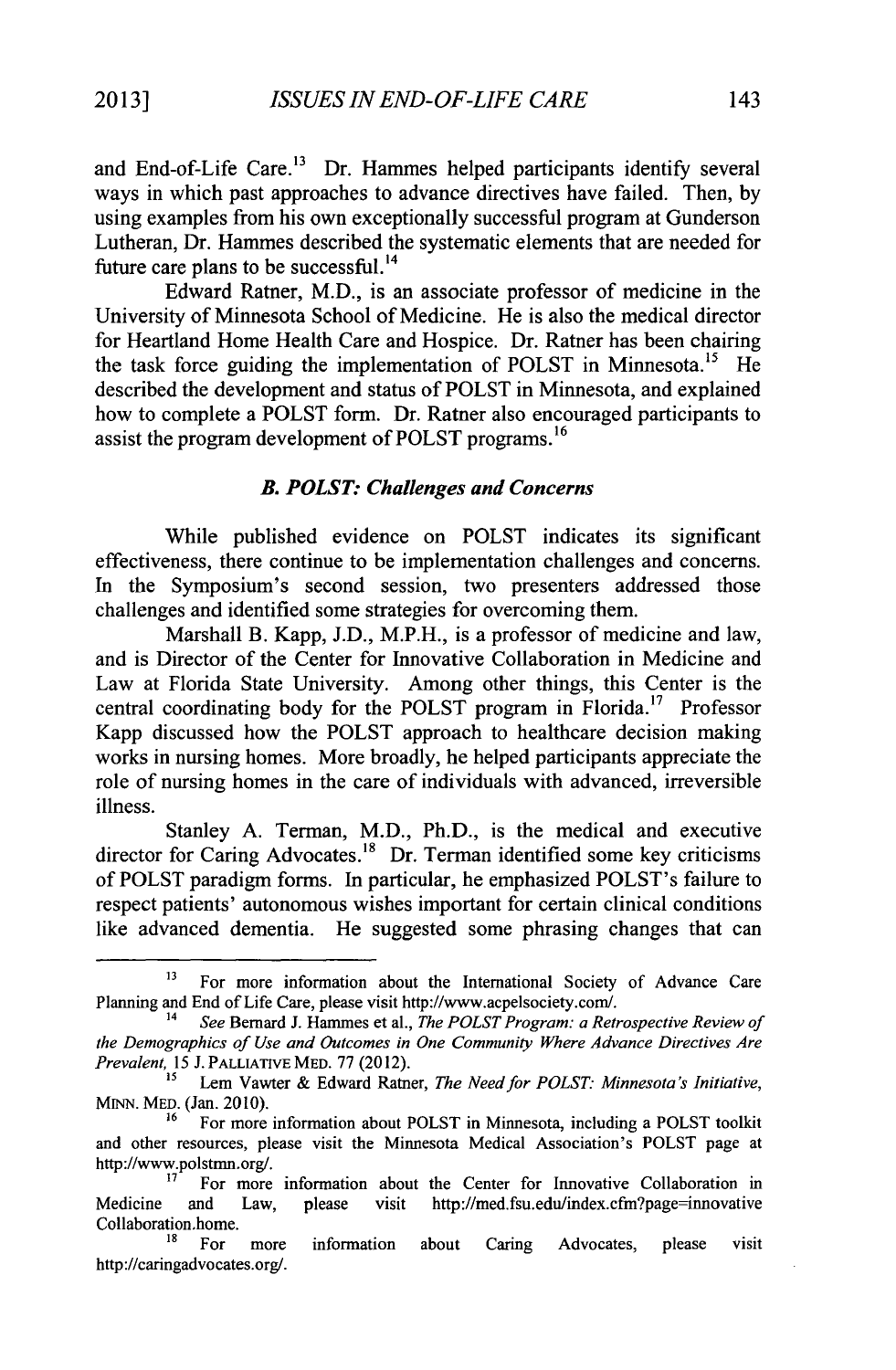mitigate these criticisms. Dr. Terman also described some guides and tools that he has developed to help patients and families more successfully navigate advance care planning.

#### *C. New Problems with Surrogate Decision Making*

Without a POLST, when the patient loses capacity, clinicians must typically look to the patient's surrogate decision makers for treatment decisions. Unfortunately, a significant body of evidence shows that surrogates frequently fail to adequately protect and promote patients prospective autonomy.<sup>20</sup> In the Symposium's third session, we learned about some new and still-emerging challenges to good surrogate decision making.

Barbara **A.** Noah, **J.D.,** is a professor at Western New England School of Law. She presented *Medical Autonomy and Pragmatism: Incorporating a Best Interests Standard in End of Life Decision Making. She* helped participants appreciate the limitations of the principle of autonomy and the substituted judgment standard which, in the United States, presumptively forms the basis for decisions to withhold or withdraw lifesustaining treatments from patients who lack decisional capacity. Professor Noah explained potential benefits, obstacles, and pitfalls of incorporating a more objective best interests approach like that used in the United Kingdom.

Maxine M. Harrington, **J.D.,** is a professor at Texas Wesleyan School of Law. She presented *Advances in Neuroimaging and the Implications for End-of Life Care of the Patient in a Vegetative State. She* surveyed the latest developments in neuroscience and how they affect endof-life care. For example, growing research with fMRI strongly suggests that we can meaningfully communicate with patients who have been in a vegetative state for years.<sup>21</sup> Professor Harrington then described the Professor Harrington then described the difficulties of predicting outcomes in the persistent vegetative state and minimally conscious states. Finally, she outlined the implications for surrogate decision making.

Adam Candeub, **J.D.,** is professor and director of the Intellectual Property, Information and Communications Law Program at Michigan State University School of Law. He presented *Health Savings Accounts and Endof-Life Decision Making.* Professor Candeub explained how the expansion

**<sup>19</sup>***See, e.g.,* **STANLEY A.** TERMAN, THE **BEST** WAY TO **SAY** GOODBYE: **A LEGAL PEACEFUL** CHOICE **AT** THE **END** OF **LIFE (2007); STANLEY A.** TERMAN, **PEACEFUL TRANSITIONS: PLAN** Now, **DIE** LATER-IRONCLAD STRATEGY **(2d** ed. **2011).** Dr. Terman has also developed an interactive tool that entails sorting cards. **STANLEY A.** TERMAN, MY WAY **CARDS** FOR **NATURAL** DYING **(2011).**

**<sup>20</sup>***See, e.g.,* Thaddeus M. Pope, *Surrogate Selection: An Increasingly Viable, but Limited, Solution to Intractable Futility Disputes,* **3 ST.** Louis **U. J.** HEALTH L. **&** POL'Y **183** (2010); Thaddeus M. Pope, *Legal Fundamentals of Surrogate Decision Making,* <sup>141</sup>**CHEST** 1074 (2012).

**<sup>21</sup>***See, e.g.,* Adrian M. Owen, *Detecting Consciousness: A Unique Role for Neuroimaging,* 64 **ANNUAL** REV. PSYCHOL. **109-33 (2013).**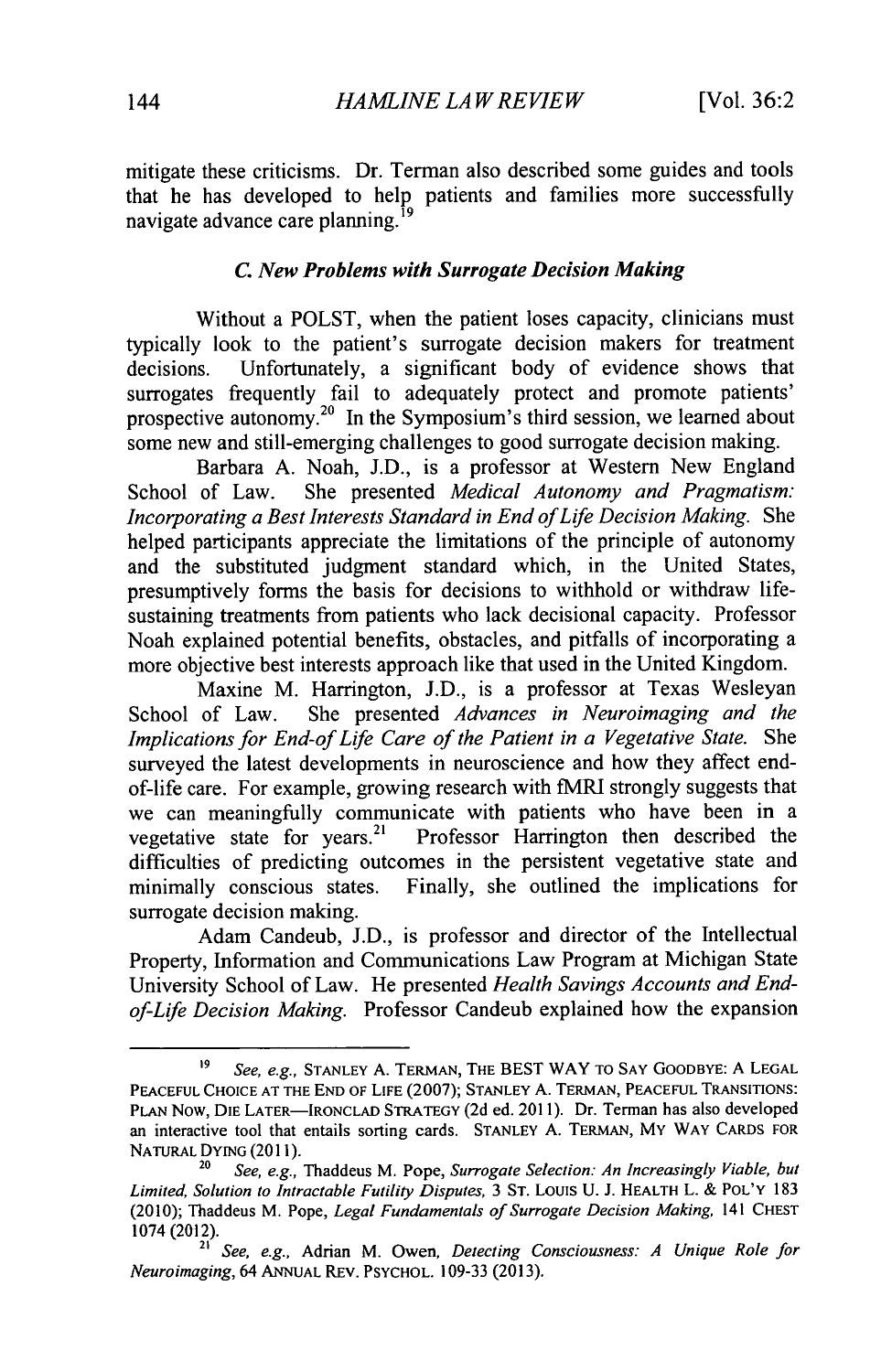of health savings accounts is leading to financial incentives that can distort

surrogate decision making regarding end-of-life decisions. Finally, Dr. Stanley Terman presented *Consensus of Substituted Judgment: A New Tool for End-of-Life Decision Making.* Traditionally, the physician asks just one person (the legally authorized surrogate) to answer "yes" or "no" in response to a question whether to accept or to refuse a treatment that may be life-determining for the patient. Dr. Terman proposed an alternative: ask several qualified surrogate decision-makers. Ask each of them to take on the patient's mindset, when the patient was well, as they use the advance care planning tool "Natural Dying Living Will Cards."<sup>22</sup>

#### *D. Guardianship Processes and Procedures*

When the patient has not herself appointed a healthcare agent, when the patient has no available "default" surrogates (typically her family), and/or in cases of conflict among potential surrogates; the court might appoint the substitute decision maker (typically called a "guardian") for the patient. In the Symposium's fourth session, two leading experts jointly described Minnesota guardianship law and a guardian's role as surrogate decision maker.

The Honorable Jay Quam, **J.D.,** was, at the time of the Symposium, the Presiding Judge of the Hennepin County Probate/Mental Health Court. Robert **A.** McLeod, **J.D.,** is a partner at the law firm Lindquist **&** Vennum. In addition to providing a primer on guardianship law and pratice, Judge Quam and Mr. McCleod engaged in a lively discussion of Judge Quam's then just-published decision in *In re Tschumy*.<sup>23</sup> Judge Quam had held that guardians do not have the power to terminate a ward's life-sustaining treatment unless specifically given that power **by** the court. The case is now pending before the Minnesota Court of Appeals.<sup>24</sup>

#### *E. Medical Decision Making for the Unbefriended*

POLST and surrogate decision making can help most of us. But some incapacitated patients have neither advance instructions nor anyone available to speak on their behalf.<sup>25</sup> In the Symposium's fifth session, panelists discussed medical decision making for "unbefriended" or "unrepresented" patients and residents.

<sup>&</sup>lt;sup>22</sup> To see Dr. Terman demonstrate his advance care planning tools in a series of instructional videos, please visit http://www.youtube.com/user/drterman.

**<sup>23</sup>**In re Tschumy, No. 27-GC-PR-07-496 (Hennepin Cty. Dist. Ct. Oct. **18,** 2012). 24 In re Tschumy, No. **A12-2179** (Minn. **App.** May *15,* **2013)** (oral argument).

**<sup>25</sup>***See generally* Thaddeus M. Pope **&** Tanya Sellers, *Legal Briefing: The Unbefriended: Making Healthcare Decisions for Patients without Proxies (Part 1), 23 J.* CLINICAL ETHics 84 (2012); Thaddeus M. Pope **&** Tanya Sellers, *Legal Briefing: The Unbefriended: Making Healthcare Decisions for Patients without Proxies (Part 2),* **23 J. CLINICAL ETHICS 177** (2012).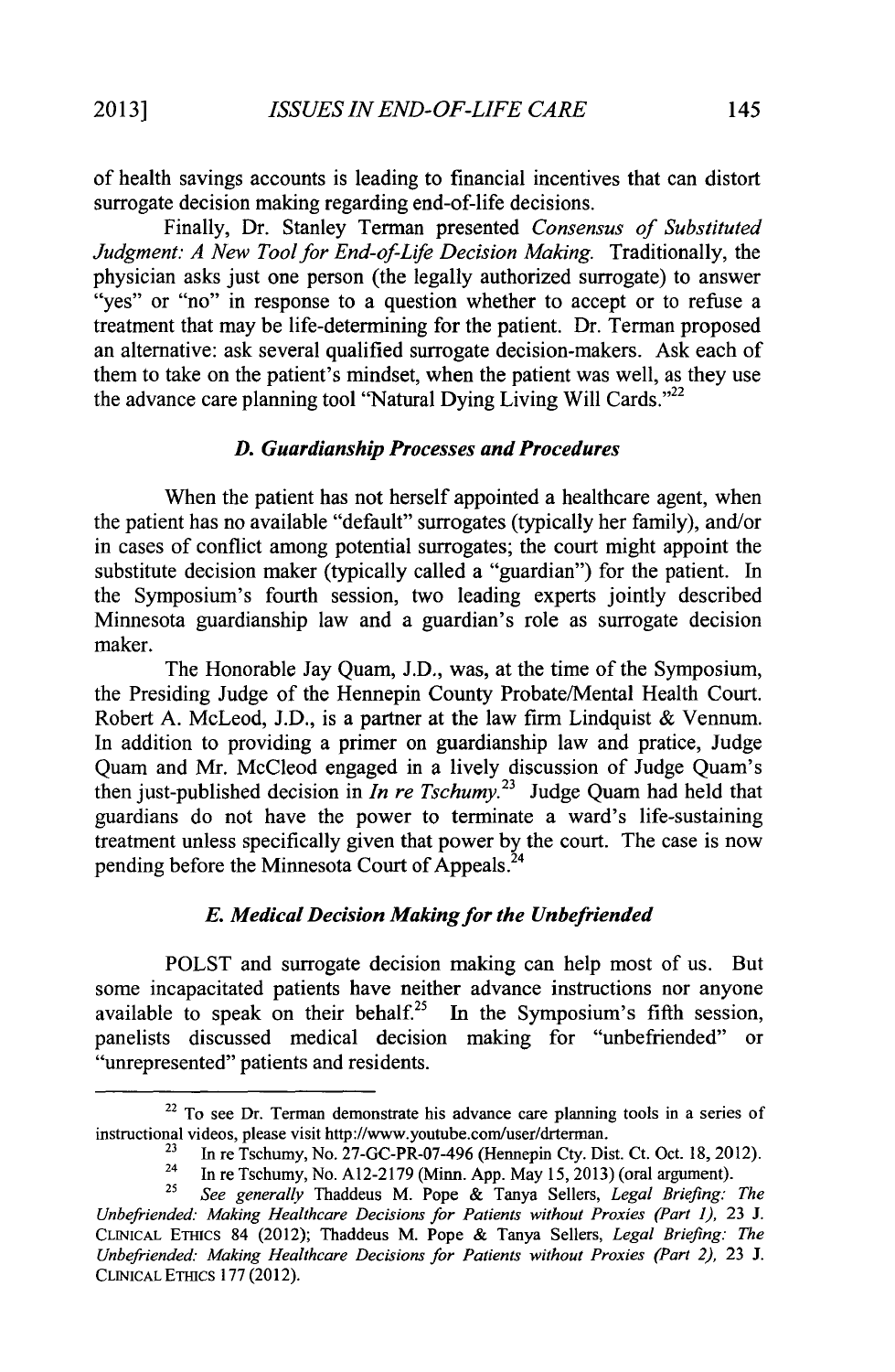Andrea Palumbo, **J.D.,** is an attorney with the Gores Law Office. She presented demographic data on the unbefriended population in<br>Minnesota. Ms. Palumbo then described the scope and nature of the Ms. Palumbo then described the scope and nature of the challenge concerning the unbefriended, describing, for example, the types of medical decisions that need to be made for these patients.

Anita Raymond, M.S.W., LISW, **CMC,** is a social worker with the Volunteers of America of Minnesota.<sup>26</sup> She began with the premise that guardianship should be a last resort. Ms. Raymond then helped participants differentiate among several mechanisms for avoiding or resolving the challenges of medical decision making for the unbefriended short of guardianship.

Rebecca Volpe, Ph.D., is an assistant professor in the Department of Humanities at Penn State College of Medicine. She is also the director of the clinical ethics consultation Service at Penn State Hershey Medical Center. Professor Volpe shared a new policy that Penn State developed to manage decision making for unbefriended patients.

#### *F. Medical Futility Disputes*

Mechanisms like POLST, surrogates, and guardians are largely focused on how best to assure that the patient gets the treatment she wants or that is in her best interest. But sometimes, it is medically and ethically appropriate to negotiate or to place limits on treatment requests **by** patients/surrogates. This issue has recently been considered **by** both the courts and legislature in Minnesota.<sup>27</sup> In the Symposium's sixth session, panelists addressed how disputes over non-beneficial treatment can be managed.

Victor M. Sandler, M.D., is the medical director for Fairview Hospice. He is also co-chair of the University of Minnesota Medical Center bioethics committee. He shared the University of Minnesota's futility policy. Dr. Sandler explained when and how the University of Minnesota's policy has been used.

Kathleen Meyerle, **J.D.,** is an attorney with the Mayo Clinic legal department. She explained that the Mayo Clinic does not have a futility or non-beneficial treatment policy. Furthermore, she explained the material limits under Minnesota law on a clinician's ability to unilaterally stop life-**<sup>28</sup>** sustaining treatment without consent.

<sup>&</sup>lt;sup>26</sup> In 2008, VOA Minnesota received a grant from the Minnesota Department of Human Services to implement a project titled "Unbefriended Elders: Matching Values with Decisions."

**<sup>27</sup>***In re* Emergency Guardianship *of* Albert **N.** Barnes, No. 27-GC-PR-1 **11-16** (Fourth Judicial District Probate Ct. Div., Hennepin County, Minn., Jan. 14, 2011); Minn. H.F. **1565, 88'h** Legis. **(2013).**

**<sup>28</sup>**See, *e.g.,* **MINN. STAT.** *ANN.* **§ 145C.15 ("If** a proxy **...** or a health care agent **. .** directs the provision of health care .. **.** that, in reasonable medical judgment, has a significant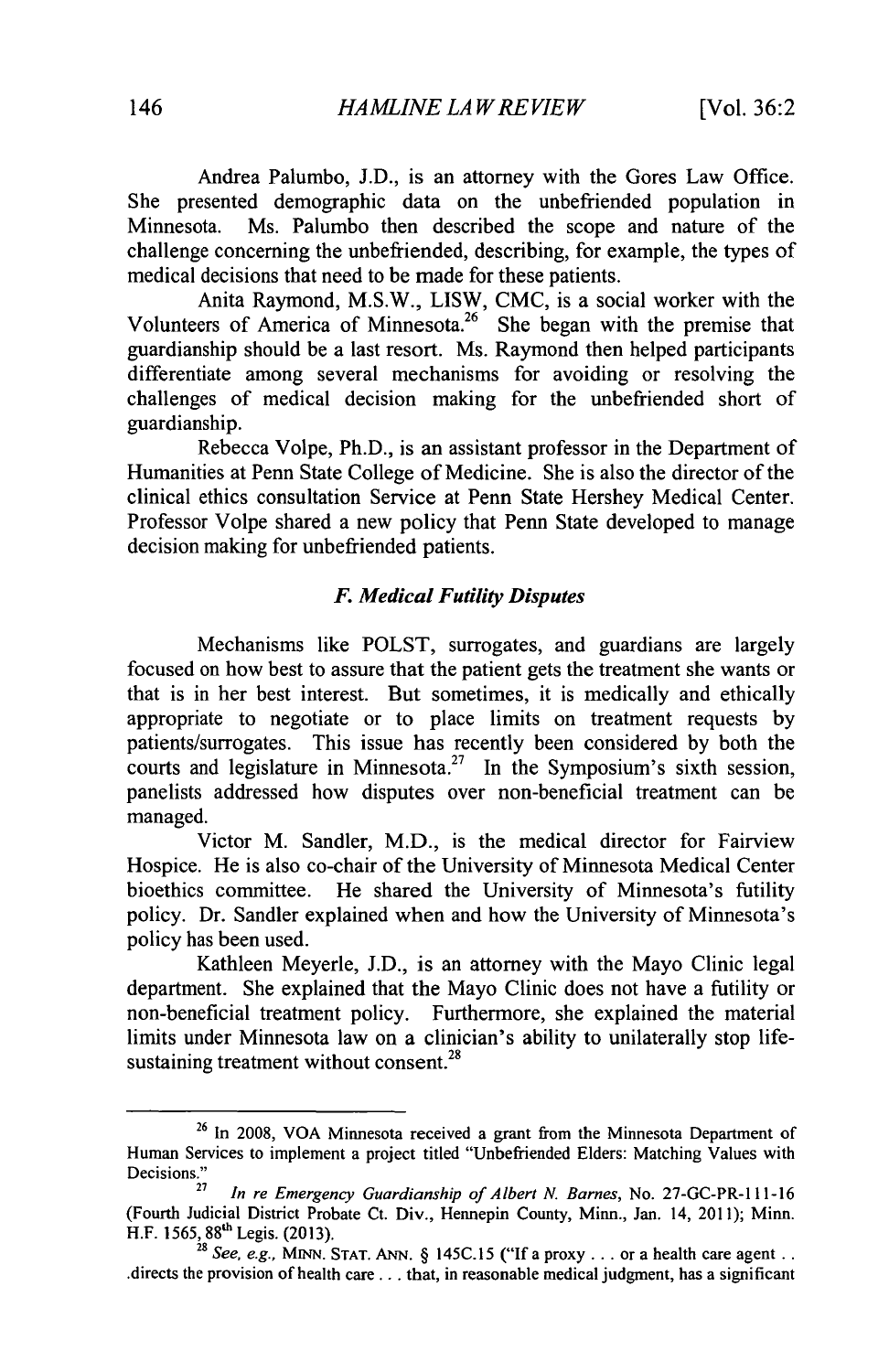Suzy Scheller, **J.D.** is an attorney with Scheller Legal Solutions **LLC.** She has represented vulnerable adults and their family members in actions against nursing homes, caregivers, assisted living, **PCA** agencies, and similar entities in personal injury, financial exploitation, and wrongful death claims. Ms. Scheller explained how institutional medical futility policies can pose risks to the elder population.

#### *G. Protecting Patient Choice at the End-of-Life*

In the final session of the **day,** participants heard from one of the country' foremost legal advocates on end-of-life issues. Kathryn L. Tucker, **J.D.,** is director of legal affairs for Compassion **&** Choices, and is an adjunct professor of law at Loyola Law School/Los Angeles.<sup>29</sup> Ms. Tucker reviewed some of the most significant recent developments in law and policy impacting end-of-life choices. In particular, she helped participants to identify and assess the rights of terminally ill patients to make end-of-life choices and the duties of healthcare providers to respect such choices. $30$ 

#### **VI. THE PRINTED SYMPOSIUM**

This special issue of the *Hamline Law Review* includes seven new Articles addressing the theme of the Symposium. These articles can be roughly grouped into three categories: **(A)** implementing POLST, (B) substitute decision making, and **(C)** end-of-life communication and conflict.

#### *A. Implementing POLST*

*In The Nursing Home as Part of the POLST Paradigm,* Marshall B. Kapp begins with two premises: **(1)** that improving the quality of care and quality of life for individuals with advanced, irreversible illness is a paramount goal of both ethics and public health, and (2) that such

possibility of sustaining the life of the principal or declarant, a health care provider shall take all reasonable steps to ensure the provision of the directed

health care  $\dots$ .").

**<sup>29</sup>**Compassion **&** Choices is the leading nonprofit organization committed to helping everyone have the best death possible. They offer free counseling, planning resources, referrals and guidance. Across the nation, they work to protect and expand options at the end of life. For more information, please visit http://www.compassionandchoices.org/.

**<sup>30</sup>**The constitutionality of Minnesota's prohibition of assisted suicide is the subject of several appellate cases. State v. Melchert-Dinkel, No. **A 1-0987** (Minn. May **13, 2013)** (oral argument); State of Minnesota v. Final Exit Network, Inc., **(A13-0565),** Lawrence Deems Egbert, **(A13-0564),** Roberta L. Massey, **(A13-0563)** (Minn. **App.).** According to a court order dated June 4, **2013,** briefing is complete in these latter consolidated pretrial prosecution appeals, and oral arguments before the Minnesota Court of Appeals are scheduled for July **10, 2013.**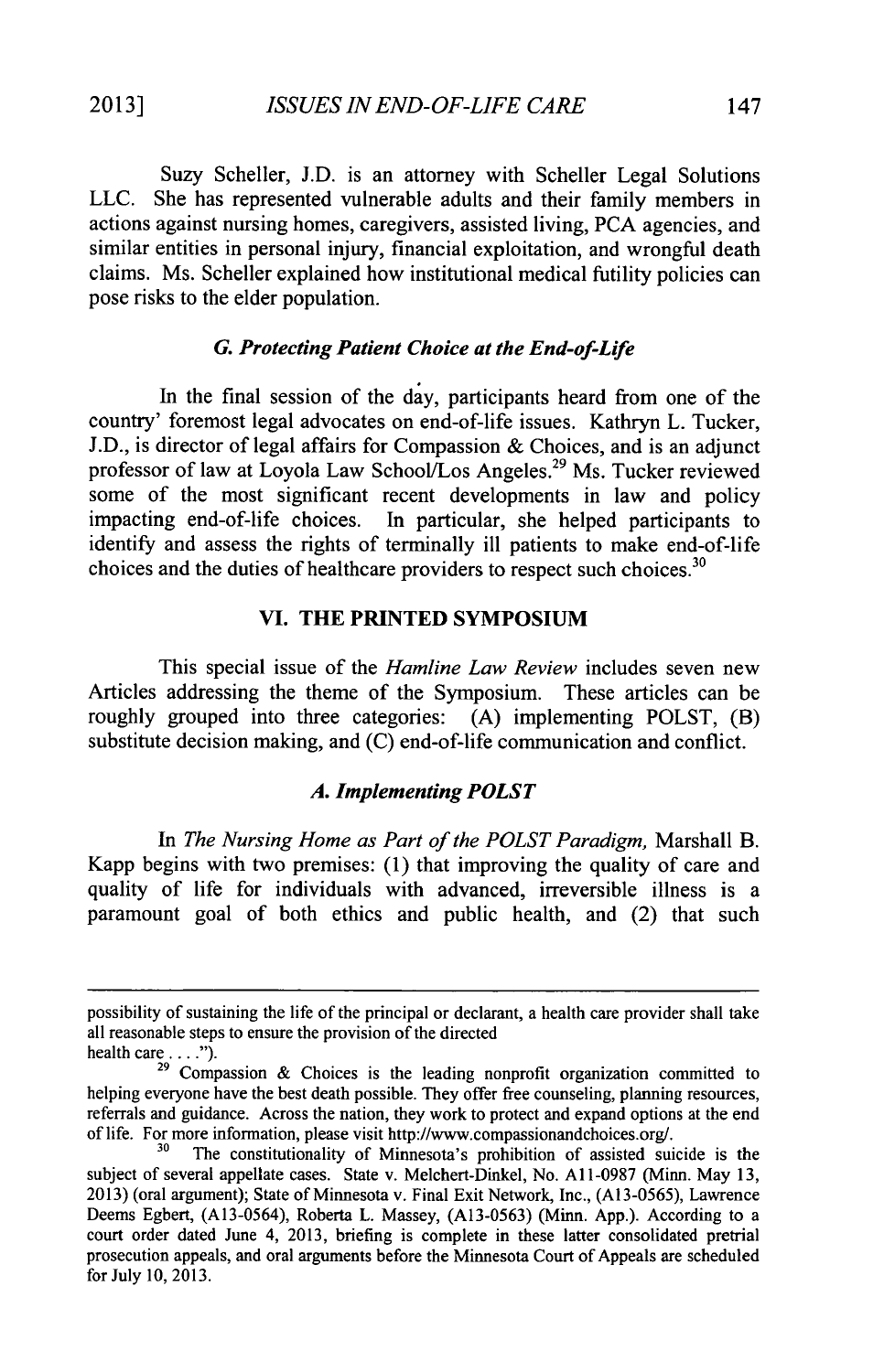improvement requires that individuals receive care consistent with their authentic, personal values and wishes.

But despite the fact that many people with advanced, irreversible illness will ultimately receive their care in a nursing home, their care too frequently deviates from that which they really want. Professor Kapp explains how the POLST paradigm promises to improve the quality of care and quality of life for nursing home residents with advanced, irreversible illness **by** more closely reconciling the details of their actual care with their desired care at the most crucial juncture of their lives. He concludes that POLST can and should be an integral facet of ideal nursing home care for all willing and appropriate residents.

In *It Isn't Easy Being PINK: Potential Problems with POLST Paradigm Forms,* Stanley **A.** Terman provides a frank, for-better-or-worse analysis of POLST paradigm forms. Ideally, POLST forms are actionable physician orders that effectively honor an accurate expression of the patient's end-of-life treatment preferences. But Dr. Terman sets forth several reasons why POLST forms may fail to fulfill their undeniably important purpose. Problems with POLST forms may result from the way the forms are completed or **by** the way the completed forms are used. Dr. Terman cautions that, at worst, using POLST forms may be considered immoral, unconstitutional, not reflect patients' end-of-life treatment preferences, or be ineffective. For each problem area, however, he provides a recommendation regarding how to address the concern.

#### *B. Substitute Decision Making*

*In Advances in Neuroimaging and the Vegetative State: Implications for End-of-Life Care,* Maxine M. Harrington, reminds us that many icons of the so-called right-to-die movement have been young women in the persistent vegetative state ("PVS"), such as Karen Ann Quinlan, Nancy Cruzan, and Terri Schiavo. These women are often understood to represent thousands of severely brain-injured patients whose families struggle to decide whether to withdraw supportive treatment. **By** definition, patients with the PVS diagnosis have lost cortical function, rendering them completely unaware and unable to perceive pain. Some commentators have argued that such a complete lack of awareness evidences a complete lack of personhood, justifying the withdrawal of treatment.

But Professor Harrington's article discusses provocative (and emerging) research that challenges many such assumptions driving and underlying the right-to-die movement. Specifically, the evolution of functional magnetic resonance imaging ("fMRI") may make it possible to detect signs of covert consciousness in consciousness-impaired patients. While this technological refinement would appear promising and worthy of pursuit, Professor Harrington tempers our excitement with the reminder that it will likely be years before fMRI is used at the bedside. Even so, we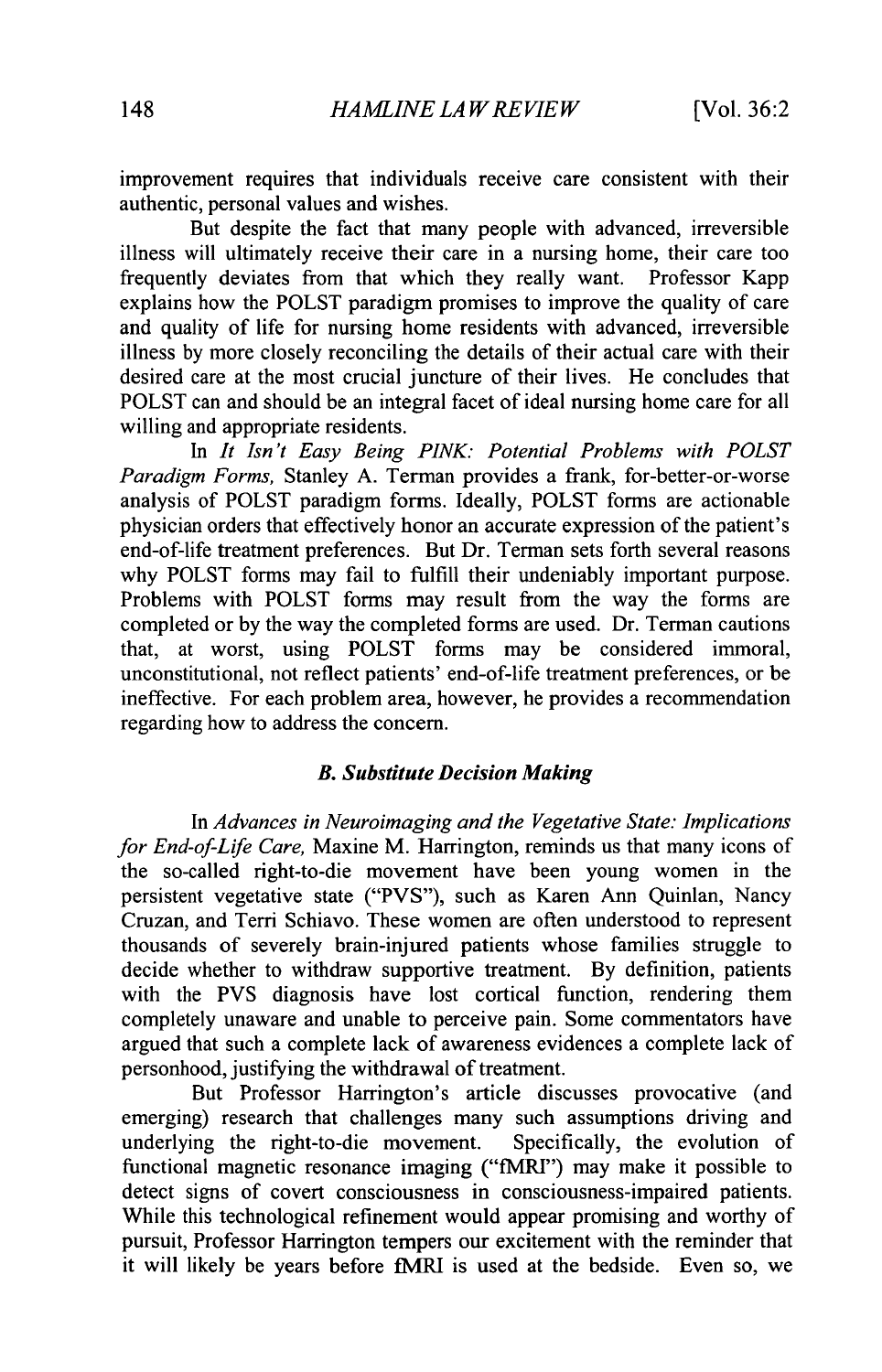undoubtedly await a future with improved diagnostic tools that will aid clinicians and families when making end-of-life decisions on behalf of patients with severe disorders of consciousness.

In *Two Conflicts in Context: Lessons from the* Schiavo *and* Bland *Cases and the Role of Best Interests Analysis in the United Kingdom,* Barbara **A.** Noah highlights an important difference between the way the United States and the United Kingdom approach making decisions on behalf of patients in the PVS. Noah focuses on a pair of high-profile cases involving patients in PVS for whom little was known about their respective individual preferences. She thereby contrasts the longstanding autonomycentric American approach to the much different, beneficence-centric **U.K.** approach. In the **U.K.** concern for autonomy is supplemented with an open assessment of the patient's best interests. Ultimately, Professor Noah concludes that significant differences between the **U.S.** and the **U.K.** in terms of health care delivery, insurance, the role of the physician, and other cultural variables, do not undercut the strong arguments for adopting aspects of the British approach to end-of-life decision-making and dispute resolution in the **U.S.**

*In Peeking Inside the Black Box: One Institution's Experience Developing Policy for Unrepresented Patients,* Rebecca L. Volpe partners with Deborah Steinman, a pulmonary social worker at the Milton **S.** Hershey Medical Center. Professor Volpe and Ms. Steinman introduce us to the concept of the unrepresented patient, a patient who lacks decision-making capacity to give informed consent, has no guardian, and has no relevant advance directive or qualified surrogate decision maker.

Because unrepresented patients account for a significant (and growing) number of deaths in **U.S.** intensive care units, healthcare institutions may be well-served to develop policies that inform how decisions on behalf of such patients should be made. To that end, the Penn State Milton **S.** Hershey Medical Center recently developed an institutional policy guiding decision-making for unrepresented patients. Professor Volpe and Ms. Steinman describe the institutional policy that Penn State developed, along with key steps in the development of that policy.

#### *C. Medical Futility and Other End-of-Life Conflicts*

Laura **C.** Hoffman holds an **S.J.D.** from Loyola University Chicago School of Law's Beazley Institute of Health Law and Policy. In *Hospital Medical Futility Policy & the Severely Disabled Child: Is Disability a Death Sentence?,* Ms. Hoffman's asks us to consider whether policymaking and decision-making in the end-of-life care context are sufficiently protective of severely disabled neonates and their families. After examining the history of both medical futility as a decision-making criterion and the hospital treatment of severely disabled neonates, she evaluates the nationwide